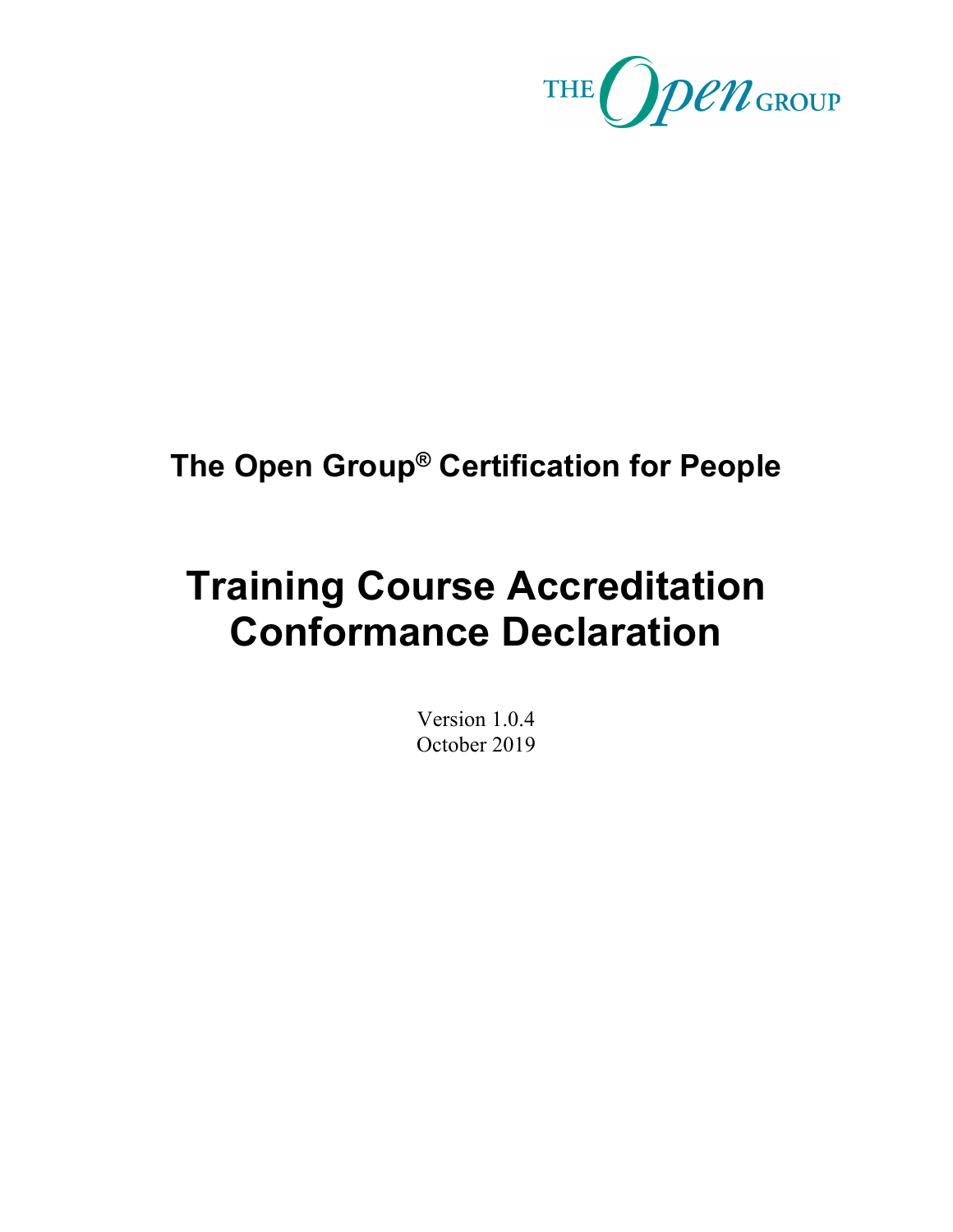© Copyright 2018, The Open Group

All rights reserved.

This publication may be reproduced, stored in a retrieval system, or transmitted in any form or by any means for the sole purpose of use with The Open Group certification programs, provided that all copyright notices contained herein are retained.

ArchiMate®, DirecNet®, Making Standards Work®, OpenPegasus®, Platform 3.0®, The Open Group®, TOGAF®, UNIX®, UNIXWARE®, and the Open Brand X® logo are registered trademarks and Boundaryless Information Flow™, Build with Integrity Buy with Confidence™, Dependability Through Assuredness™, Digital Practitioner Body of Knowledge™, DPBoK™, EMMM™, FACE™, the FACE™ logo, IT4IT™, the IT4IT™ logo, O-DEF™, O-PAS™, Open FAIR™, Open O™ logo, Open Platform 3.0™, Open Process Automation™, Open Trusted Technology Provider™, SOSA™, and The Open Group Certification logo (Open O and check™) are trademarks of The Open Group.

All other brands, company, and product names are used for identification purposes only and may be trademarks that are the sole property of their respective owners.

#### **The Open Group® Certification for People: Training Course Accreditation Conformance Declaration**

Published by The Open Group, March 2016. This document was reissued in October 2016 to include the ArchiMate 3.0 program and April 2018 to include the TOGAF Essentials 2018 course.

Comments relating to the material contained in this document may be submitted to:

The Open Group, 800 District Avenue, Suite 150, Burlington, MA 01803, United States

or by electronic mail to:

ogspecs@opengroup.org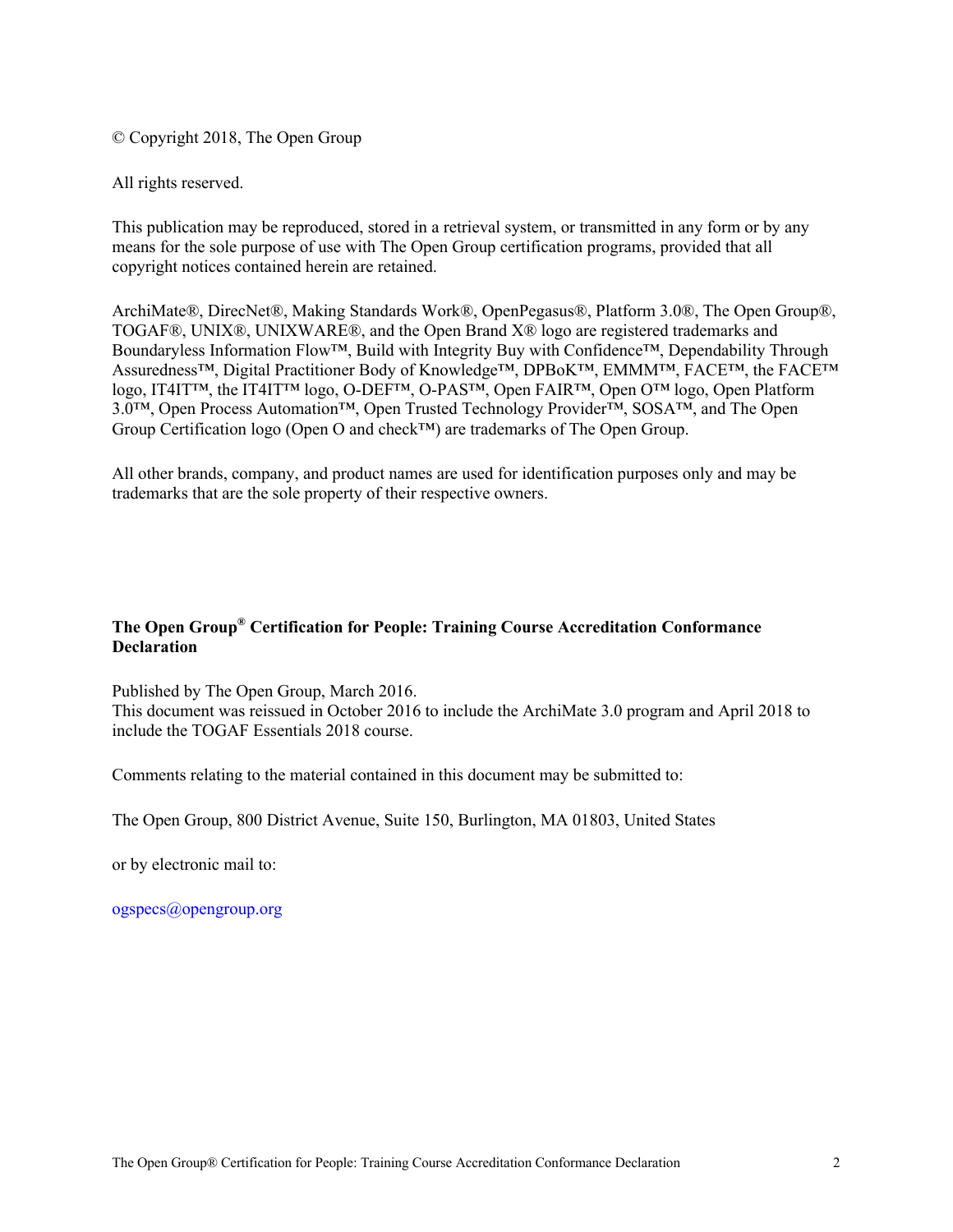## **Contents**

| 1. |     |  |  |  |
|----|-----|--|--|--|
| 2. |     |  |  |  |
| 3. |     |  |  |  |
|    |     |  |  |  |
|    |     |  |  |  |
| 4. |     |  |  |  |
|    |     |  |  |  |
|    | 4.2 |  |  |  |
|    | 4.3 |  |  |  |
|    | 4.4 |  |  |  |
|    |     |  |  |  |
|    |     |  |  |  |
|    | 4.5 |  |  |  |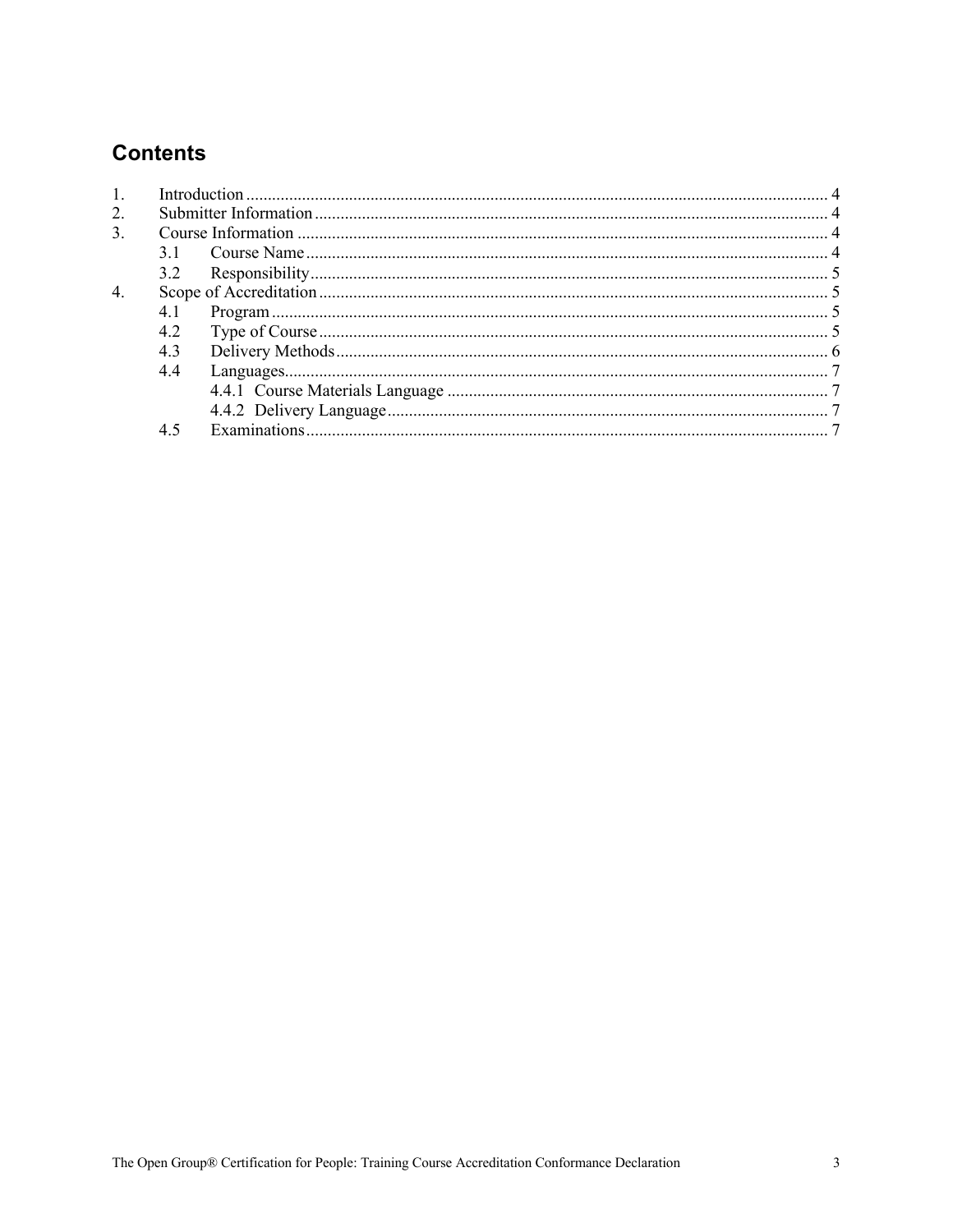## **1. Introduction**

Training Organizations must complete ALL of the fields in this document to produce the Conformance Declaration for their training course. The Conformance Declaration identifies the course and defines the Scope of Accreditation.

Upon achieving accreditation, all information in this Conformance Declaration is included on the public Accredited Course Register for the program in which the training course is accredited.

Only the course offering as described in the Scope of Accreditation may be promoted and offered as accredited. Any additional certification level, delivery method, or delivery language must be explicitly added to the Scope of Accreditation and approved by the Certification Authority.

### **2. Submitter Information**

**The full name of the Organization that is registering this training course for accreditation:**

Knotion Consulting

#### **The name of the person completing this Conformance Declaration:**

Eileen Prince

## **3. Course Information**

#### **3.1 Course Name**

The course name specified for accreditation must be the same name used when marketing and promoting a training course. The name entered here is also how the course is reflected on the Accredited Course Register.

#### **The name of the training course:**

Open Agile Architecture™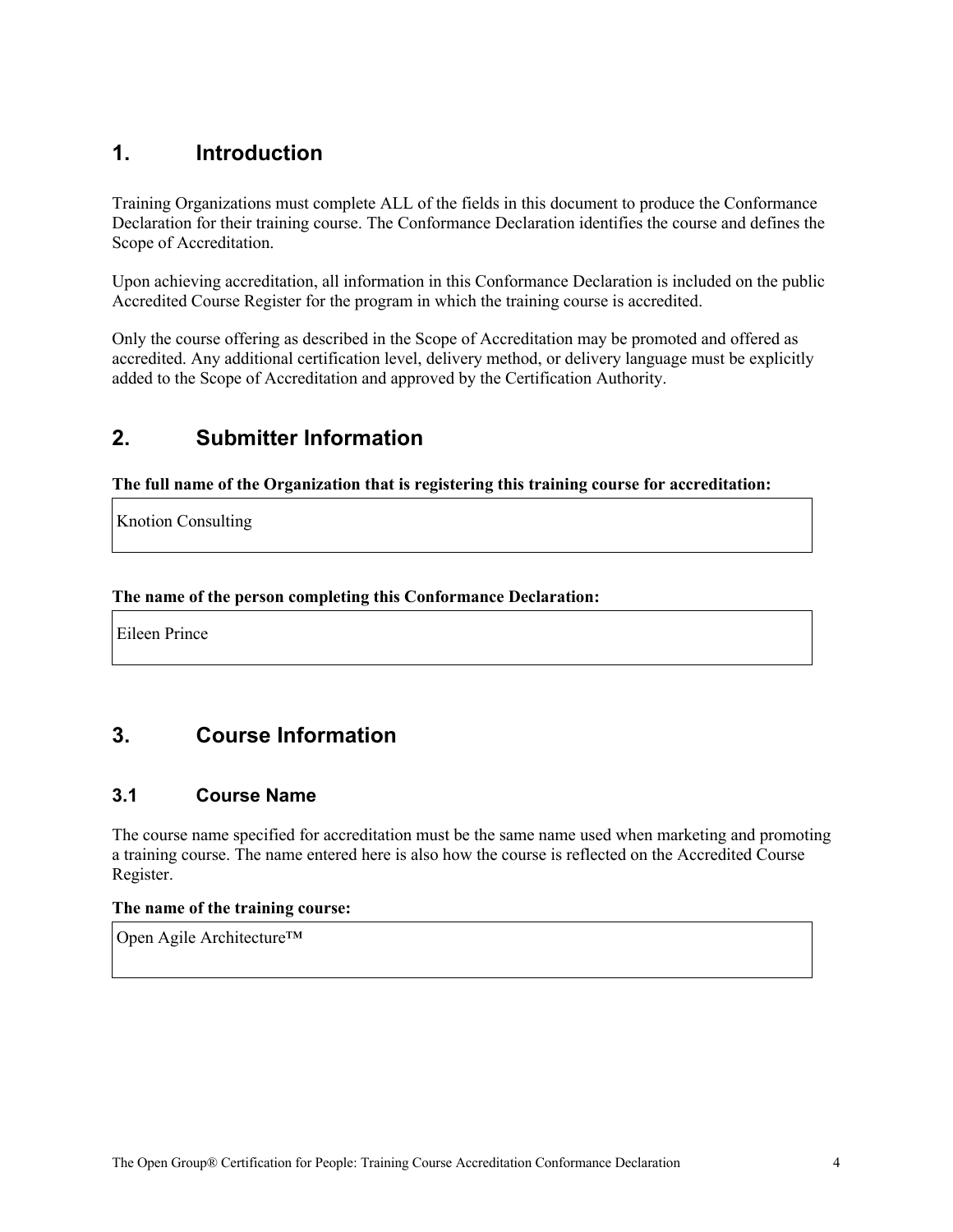#### **3.2 Responsibility**

The Organization must designate an ATC Manager for each Accredited Training Course who is responsible for the operation, quality, and integrity of the ATC. If the ATC Manager role for a given training course is distributed among several people, the Organization must nominate one person as ATC Manager for the purposes of accreditation.

**The name of the ATC Manager with overall responsibility for the delivery, quality, and integrity of the training course:**

Eileen Prince

## **4. Scope of Accreditation**

The responses in this section identify the scope of the training course covered by this accreditation. Trainers have replaced "\_\_\_\_\_\_" with "\_X\_\_\_" to indicate selections.

#### **4.1 Program**

The program for which this course is to be accredited:

- $ArchiMate^{\circledR}$
- \_\_\_\_\_ DPBoKC
- \_\_\_\_\_ IT4IT™
- $\equiv$  Open FAIR™
- $\mathrm{TOGAF}^{\circledR}$
- $\overline{X}$  Open Agile Architecture<sup>™</sup>

#### **4.2 Type of Course**

The types of training covered by the training course. Selection is only from those options applicable to the program identified in the prior section.

#### **ArchiMate®**

- ArchiMate 2 Foundation
- \_\_\_\_\_ ArchiMate 2 Certified
- \_\_\_\_\_ ArchiMate 2 Foundation and Certified Combined
- \_\_\_\_\_ ArchiMate 3 Foundation
- \_\_\_\_\_ ArchiMate 3 Practitioner

#### **DPBoK™**

**DPBoK™ Foundation**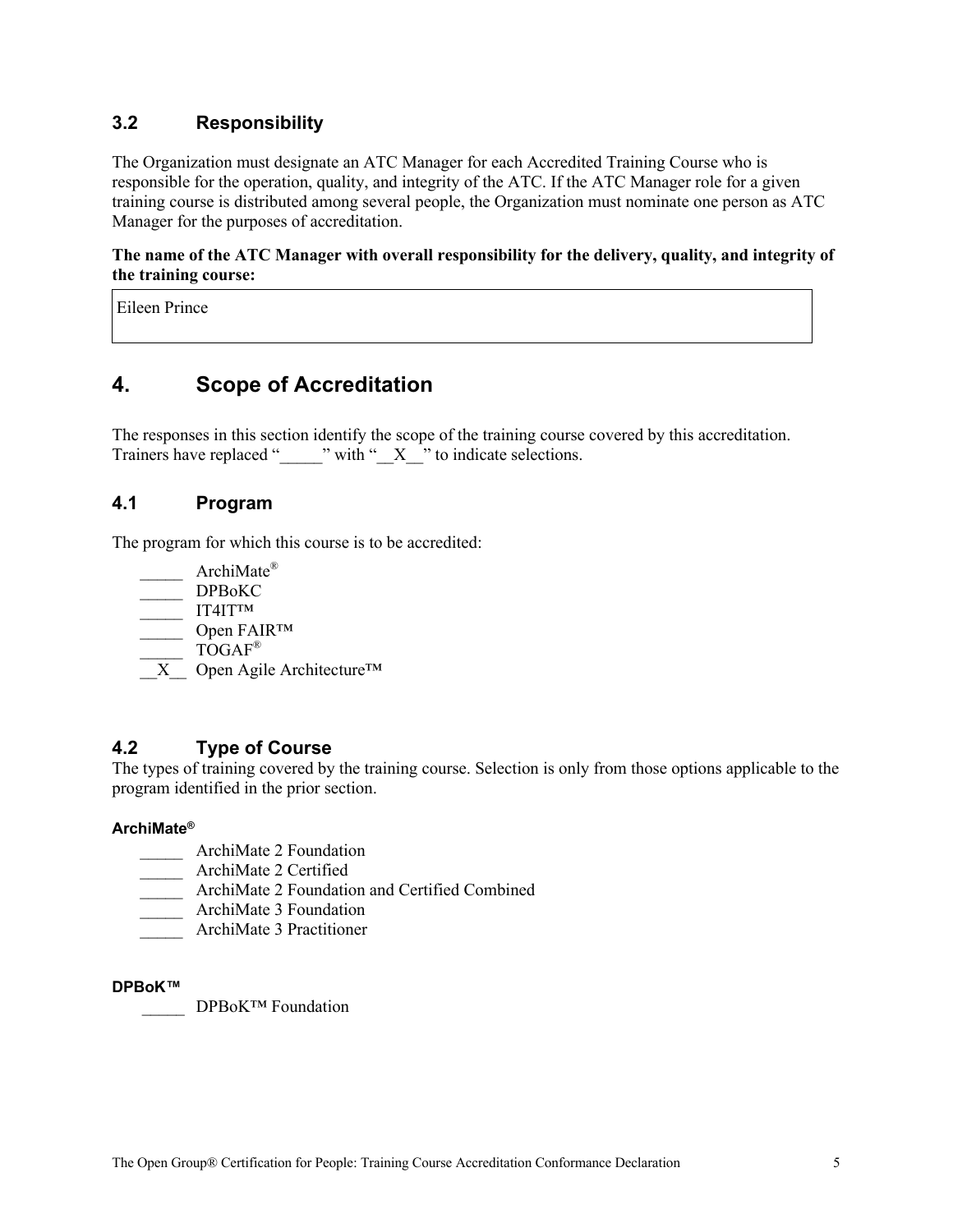#### **IT4IT™**

\_\_\_\_\_ IT4IT Foundation

#### **Open FAIR™**

Open FAIR Foundation

#### **TOGAF®**

- TOGAF 9 Foundation
- TOGAF 9 Certified
- TOGAF 9 Foundation and Certified Combined
- \_\_\_\_\_ TOGAF Essentials 2018
- \_\_\_\_\_ TOGAF Business Architecture

#### **Open Agile Architecture™**

 $X$  Open Agile Architecture<sup>™</sup> Practitioner

#### **4.3 Delivery Methods**

There are 4 primary delivery methods (Classroom, E-Learning, Blended, Other – a trainer specific method described below). Each is independently assessed to ensure consistency in training delivery for any delivery method covered by this Scope of Accreditation.

Classroom is live, instructor-led training with real-time interaction between the instructor and learners. This includes both face-to-face instruction and training delivered online to some or all learners. For this delivery method, the training course may be delivered via a live classroom, virtual classroom, or a combination of both.

E-Learning is self-paced training delivered online with support from a trainer.

Blended learning is delivered as a combination of Classroom and E-Learning.

The ways in which this training course will be delivered:

| Classroom  |                                                                                |
|------------|--------------------------------------------------------------------------------|
|            | For Classroom learning, the type of classroom learning is:                     |
|            | Live Classroom                                                                 |
|            | Virtual Classroom                                                              |
|            | X Combination of Live Classroom and Virtual Classroom                          |
| E-Learning |                                                                                |
| Blended    |                                                                                |
|            | For Blended learning, the type of classroom learning is:                       |
|            | Live Classroom combined with an E-Learning component                           |
|            | Virtual Classroom combined with an E-Learning component                        |
| Other      |                                                                                |
|            | If other, this section provides an explanation of how the course is delivered. |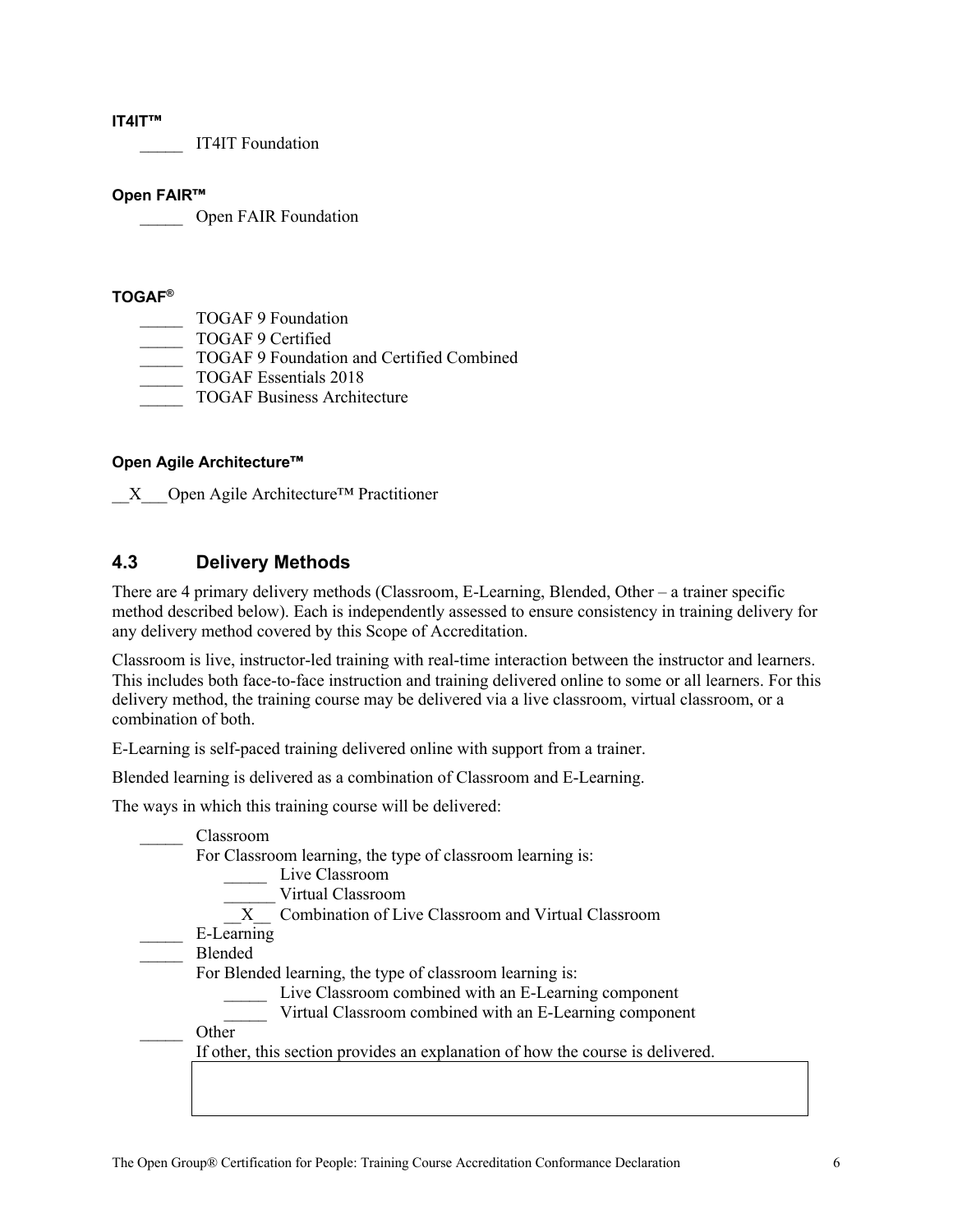#### **4.4 Languages**

#### **4.4.1 Course Materials Language**

The training course materials for each language will be independently assessed to ensure consistency in training delivery for any language covered by this Scope of Accreditation, as identified below.

Each language in which the training course materials are written:

| English                                                                                            |
|----------------------------------------------------------------------------------------------------|
| <b>Brazilian Portuguese</b>                                                                        |
| French                                                                                             |
| German                                                                                             |
| Latin American Spanish                                                                             |
| Simplified Chinese                                                                                 |
| Other                                                                                              |
| If other, this section identifies the language in which the training course materials are written. |
|                                                                                                    |
|                                                                                                    |
|                                                                                                    |

#### **4.4.2 Delivery Language**

An ATC Provider may use English language training course materials and deliver the course in a local language. If this course uses English language training materials and is delivered in languages other than English, this section identifies the languages in which this training course may be delivered.

X Course will only be delivered in English

Course will be delivered in languages other than English. The languages are listed below.

#### **4.5 Examinations**

An ATC Provider may be authorized to include the examinations as a part of their course delivery, or may provide students with vouchers to take the examinations at The Open Group Examination Provider's public examination centers. Examinations do not apply to Credential courses.

This training course includes an exam session as part of the training delivery:

Yes, always

Sometimes, but not always

 $\overline{X}$  No, trainer only provides vouchers for the Examination Provider's exam centers

If sometimes, this section explains when examinations are included.